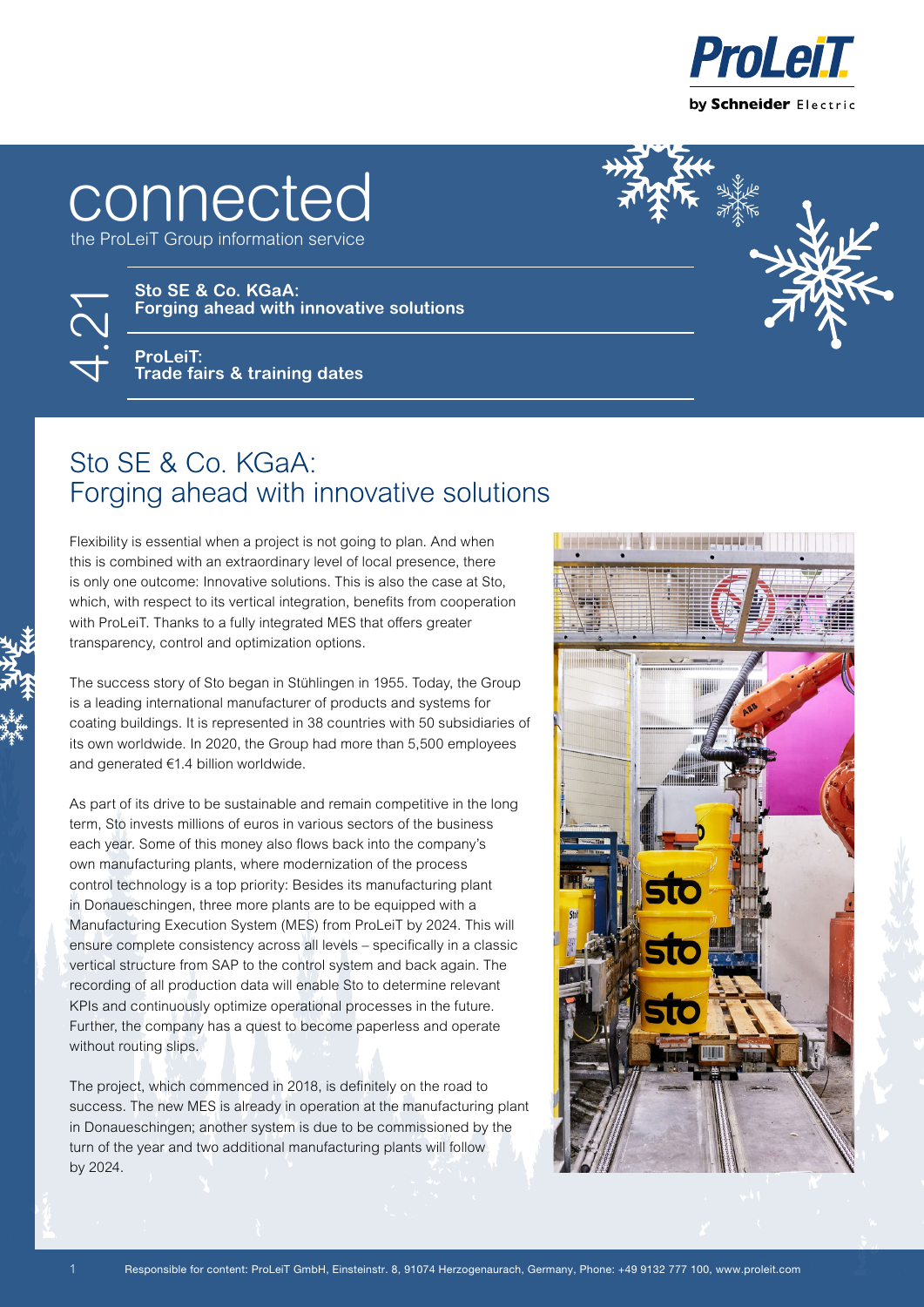

**VINGLIF** 





As a result, the innovative MES ensures complete consistency from goods receipt to goods issue across various routes - today, tomorrow and for years to come. Everything can be recorded automatically to guarantee complete data evaluation, inventory management and optimization.



The Stühlingen-based company is particularly enthusiastic about how flexibly ProLeiT responds to customer needs and that comprehensive support is provided beyond the individual project phases. Accordingly, Michael Blum, Head of Automation and Industrial IT at Sto, also draws a positive interim assessment: "Replacing the existing MES, mapping the complex manufacturing processes and adapting the new system to our existing software services posed a great challenge for everyone involved in the project. However, this challenge was tackled by the ProLeiT project team and was successfully overcome with great commitment and the necessary flexibility."

Sto benefits from a partner on an equal footing that reliably drives the project forward and can also assist in the retrofitting of individual functionalities.